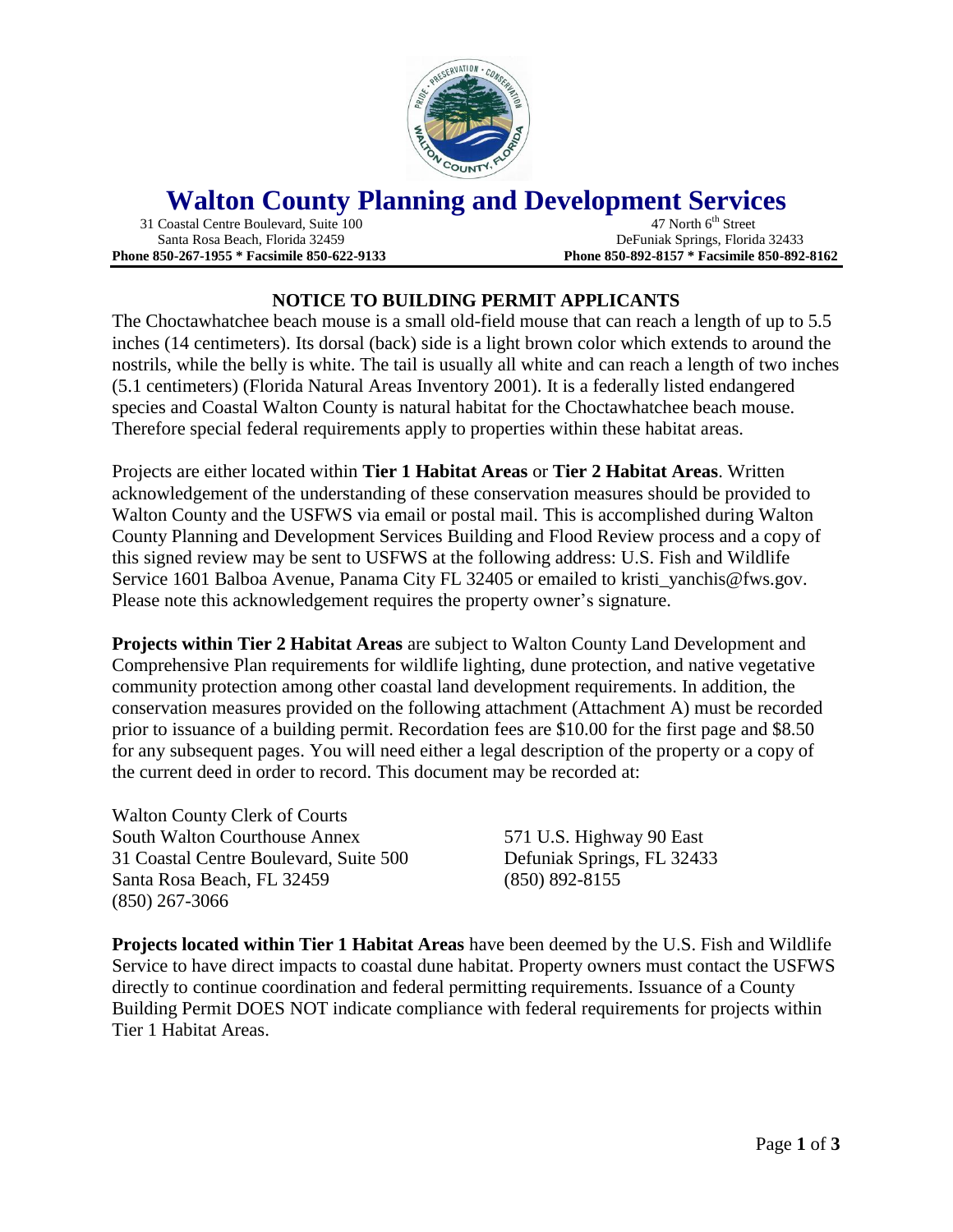## **Attachment A**

Typical Conservation Measures for Walton County Parcels with NO DIRECT IMPACTS to Choctawhatchee beach mice (CBM) or their habitat. These conservation measures are deemed essential for the long term survival and recovery of CBM.

- 1. Maintain, enhance, management and protect the remaining natural areas and restoration areas onsite following construction.
- 2. Allow access to USFWS and FWC staff for the purpose of monitoring, trapping, relocation, and management efforts as needed (Owners will be notified if access is needed will not be frequent).
- 3. Planting and maintaining native dune vegetation within the landscape surrounding the structure. A variety of suitable cover and forage plants are preferred.
- 4. Restoration of any degraded dune areas associated with previous or construction related impacted lands.
- 5. Develop and provide educational brochures and placards to be installed and provided to rental occupants.
- 6. Installation of a dune walkover to focus foot traffic and activities away from coastal dune habitat. Shared walkovers should be explored as an option. Walkovers must be per our current guidelines to not require a permit.
- 7. Provide annual reporting by a qualified individual to provide details of the condition of the habitat.
- 8. Prohibit domestic cats outside. No harboring or feeding outdoor or feral cats.
- 9. Dogs permitted on a leash, and not allowed within the protected dune habitat or marked shorebird nesting habitat.
- 10. No trash receptacles will be kept outdoors. All trash receptacles kept in an enclosed predator proof receptacle to prevent attracting predators or house mice/rats.
- 11. Posting, roping, and maintaining the seaward extent of the primary dune line (if applicable to the site) to prevent intrusion into the dune ecosystem and allowing this area to rebuild and function naturally.
- 12. Wildlife friendly lighting should be reviewed by Walton County staff per their ordinance. This should include the most minimal lighting needed for safety. No decorative lighting. All windows and glass doors should have the appropriate glass or window tint that only allows 45% light transmittance from inside to outside. If outside of Walton County lighting review boundary and within CBM habitat, the same lighting standards should be incorporated into construction and operation of the dwelling.